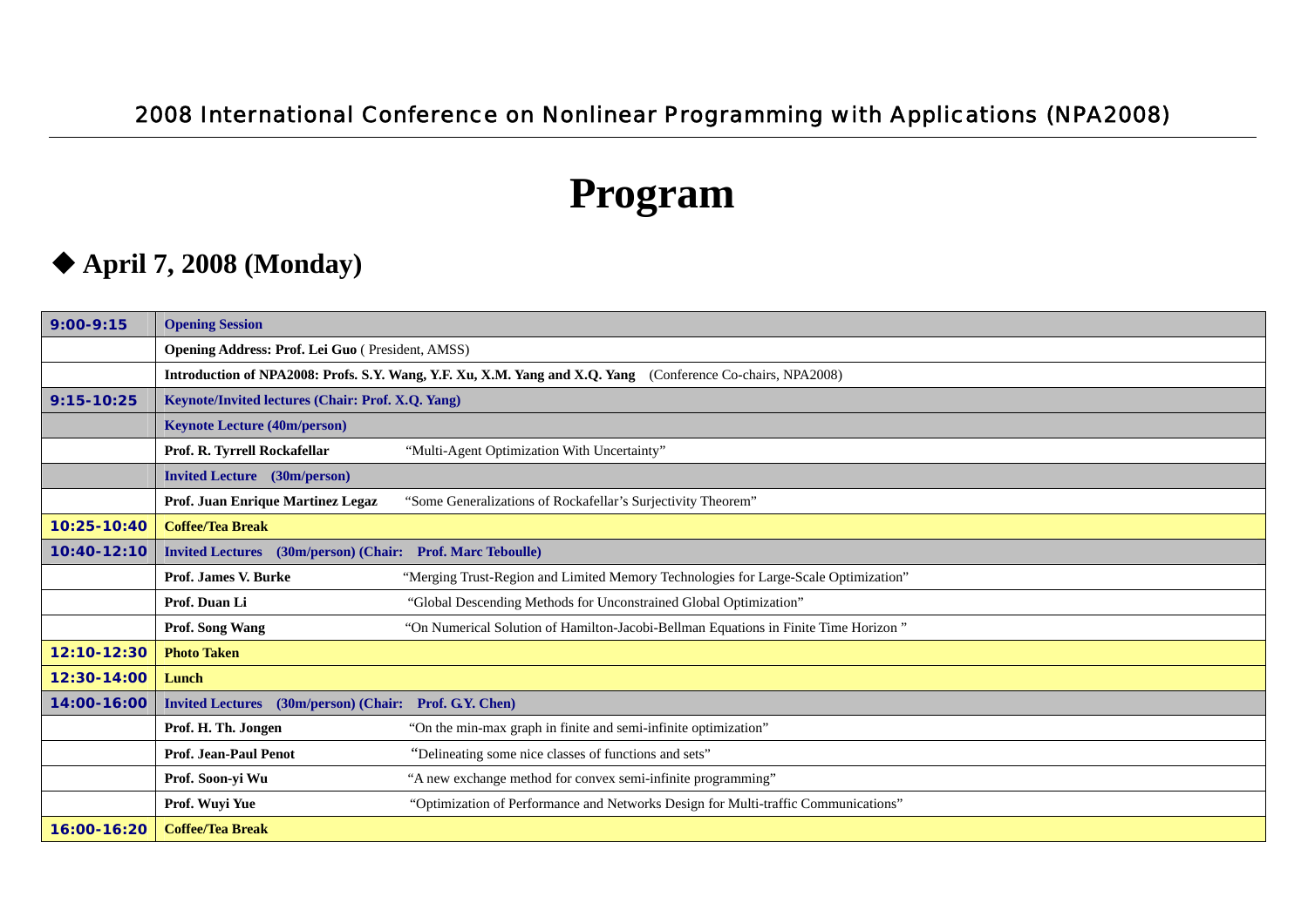| 16:20-18:00                                               | <b>Parallel Sessions (20m/person)</b>                        |                                                             |                                                                |
|-----------------------------------------------------------|--------------------------------------------------------------|-------------------------------------------------------------|----------------------------------------------------------------|
|                                                           | <b>Session A1 (Chair: Prof. Duan Li)</b>                     | <b>Session B1 (Chair: Prof. Song Wang)</b>                  | Session C1 (Chair: Prof. Soon-yi Wu)                           |
|                                                           | <b>Shushang Zhu</b>                                          | <b>Renjith Kumar</b>                                        | <b>Gue Myung Lee</b>                                           |
|                                                           | "Portfolio Optimization with Marginal Risk Control"          | "Singular Optimal Atmospheric Rocket Trajectories"          | "Stability Properties of Quadratic Minimization Problems       |
|                                                           |                                                              |                                                             | Over Euclidean Balls"                                          |
|                                                           | Kwok Wai Yu                                                  | <b>B.S. Goh</b>                                             | <b>Siming Huang</b>                                            |
|                                                           | "The Mean-Variance Approach to Portfolio Improvement"        | "Optimal Singular Rocket and Aircraft Trajectories"         | "Inverse Optimal Value Problem of Quadratic Programming"       |
|                                                           |                                                              |                                                             |                                                                |
| Mei Yu                                                    |                                                              | <b>Shawn Wang</b>                                           | <b>Sanming Liu</b>                                             |
| "Dynamic optimal portfolio management with bankruptcy     |                                                              | "Properties of Bregman Nearest Distance Functions"          | "The exponential penalty function method of multiobjective     |
|                                                           | controlling"                                                 |                                                             | programming problems"                                          |
|                                                           | <b>JingZhen Liu</b>                                          | Lai-Jiu Lin                                                 | <b>Yong Xia</b>                                                |
| "Optimal Risk Constrained Portfolios with Jump Diffusion" |                                                              | "Properly Generalized Quasimonotone Variational Inclusion   | "New semidefinite relaxations of the quadratic assignment      |
|                                                           |                                                              | Problems With Applications to Fixed Point Theorems,         | problem"                                                       |
|                                                           |                                                              | Equilibrium Problems, and KKM Theory"                       |                                                                |
|                                                           | <b>Yuan Jiang</b>                                            | <b>Lkhamsuren Altangerel</b>                                | Wei Wang                                                       |
|                                                           | "Synchronized cycles model of a single-manufacturer          | "Variational Principles for Vector Equilibrium Problems via | "An application of the canonical dual transformation theory to |
|                                                           | /multi-buyer supply chain with credit option/price discount" | Conjugate Duality"                                          | a convex constrained quadratic programming problems"           |
| 18:00-20:00                                               | <b>Supper</b>                                                |                                                             |                                                                |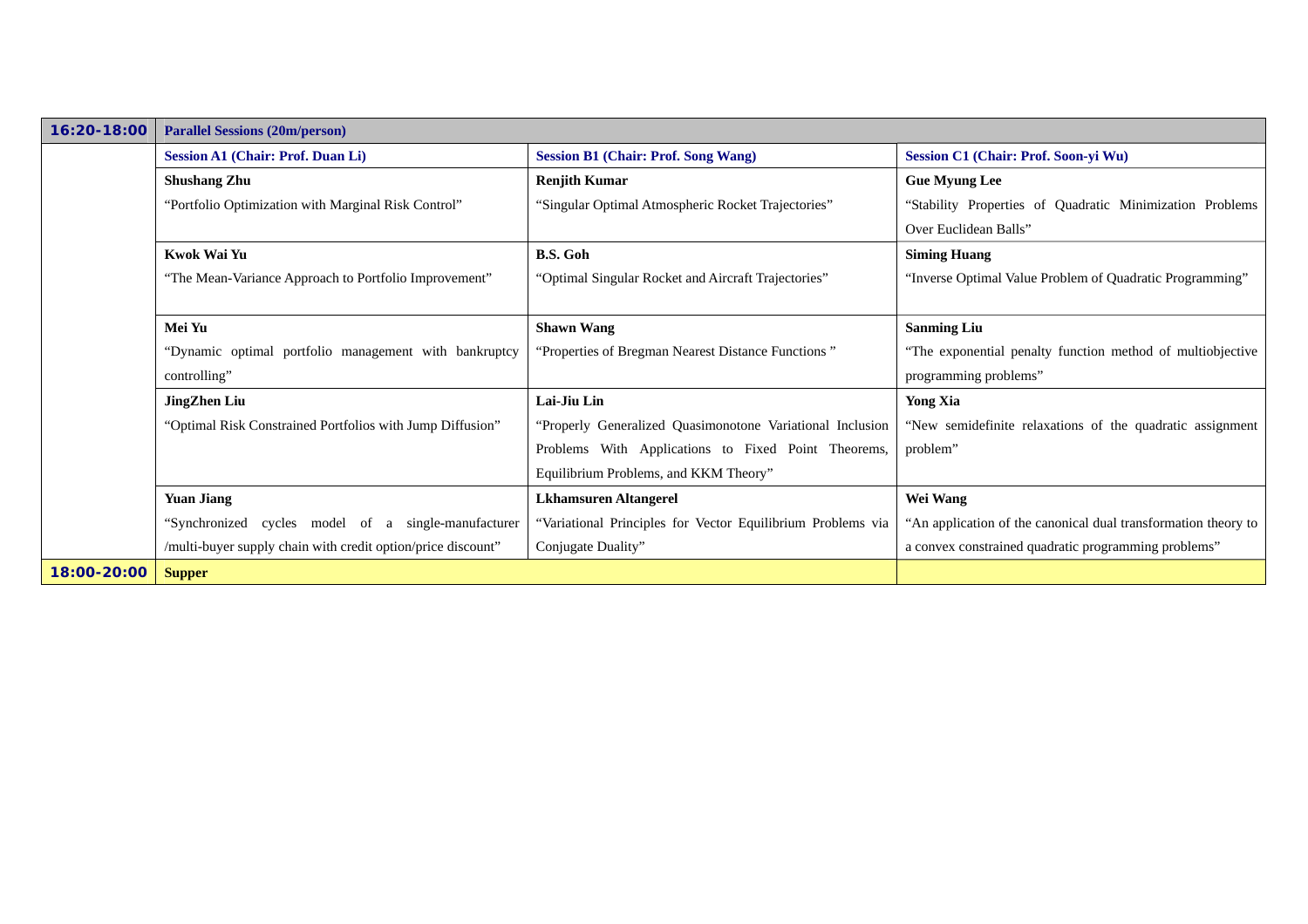# **April 8, 2008 (Tuesday)**

| $9:00 - 10:40$ | Keynote/invited lectures (Chair: Y.F. Xu)                                                                                     |                                                                                       |                                                                       |
|----------------|-------------------------------------------------------------------------------------------------------------------------------|---------------------------------------------------------------------------------------|-----------------------------------------------------------------------|
|                | <b>Keynote Lecture</b> (40m/person)                                                                                           |                                                                                       |                                                                       |
|                | Prof. Jong-Shi Pang                                                                                                           | "On Linear Programs with Linear Complementarity Constraints"                          |                                                                       |
|                | <b>Invited Lectures</b> (30m/person)                                                                                          |                                                                                       |                                                                       |
|                | "On a class of structured bilevel programs"<br><b>Prof. Patrice Marcotte</b>                                                  |                                                                                       |                                                                       |
|                | Prof. Shuzhong Zhang                                                                                                          | "Matrix Decomposition and Its Applications in Quadratic Optimization"                 |                                                                       |
| 10:40-11:00    | <b>Coffee/Tea Break</b>                                                                                                       |                                                                                       |                                                                       |
| 11:00-12:30    | (30m/person) (Chair: Prof. James V. Burke)<br><b>Invited Lectures</b>                                                         |                                                                                       |                                                                       |
|                | Prof. Adil Bagirov<br>"Approximate methods in nonsmooth optimization"                                                         |                                                                                       |                                                                       |
|                | Prof. Jie Sun<br>"CVaR, Uncertainty Set, and the Joint Safeguarding Constraint"                                               |                                                                                       |                                                                       |
|                | <b>Prof. Marc Teboulle</b>                                                                                                    | "A fast iterative shrinkage algorithm for convex regularized linear inverse problems" |                                                                       |
| 12:30-14:00    | Lunch                                                                                                                         |                                                                                       |                                                                       |
| 14:00-15:30    | (30m/person) (Chair:<br><b>Invited Lectures</b><br><b>Prof. Adil Bagirov)</b>                                                 |                                                                                       |                                                                       |
|                | <b>Prof. Frederic Bonnans</b><br>"Second-order optimality conditions for state-constrained optimal control problems"          |                                                                                       |                                                                       |
|                | "A stochastic equilibrium problem for two stage games"<br>Prof. Danny Ralph                                                   |                                                                                       |                                                                       |
|                | Prof. Jen-Chih Yao<br>"Sensitivity Analysis of Solution mappings of Parametric Generalized Quasi Vector Equilibrium Problems" |                                                                                       |                                                                       |
| 15:30-15:50    | <b>Coffee/Tea Break</b>                                                                                                       |                                                                                       |                                                                       |
| 15:50-17:50    | <b>Parallel Sessions (20m/person)</b>                                                                                         |                                                                                       |                                                                       |
|                | <b>Session A2 (Chair: Prof. Gue Myung Lee)</b>                                                                                | <b>Session B2 (Chair: Guihua Lin)</b>                                                 | <b>Session C2 (Chair: Shawn Wang)</b>                                 |
|                | <b>Sung Yu Wang</b>                                                                                                           | <b>Xuexiang Huang</b>                                                                 | <b>Weixin Cheng</b>                                                   |
|                | "Simultaneous Variational Disclusions, Variational Inclusions                                                                 | "Levitin-Polyak Well-Posedness in Vector Quasivariational                             | Superlinearly Convergent Strongly<br>$A^{\cdot\cdot}$<br>Sub-Feasible |
|                | Problems and Related Applications"                                                                                            | Inequality Problems with Functional Constraints"                                      | SSLE-Type Algorithm with Working Set for Nonlinearly                  |
|                |                                                                                                                               |                                                                                       | Constrained Optimization"                                             |
|                | Ali Farajzadeh                                                                                                                | <b>Xianjun Long</b>                                                                   | <b>Gonglin Yuan</b>                                                   |
|                | "On the dual vector equilibrium problems"                                                                                     | "Levitin-Polyak Well-Posedness for Equilibrium Problems                               | "A BFGS Trust-Region Method for Nonlinear Equations"                  |
|                |                                                                                                                               | with Functional Constraints"                                                          |                                                                       |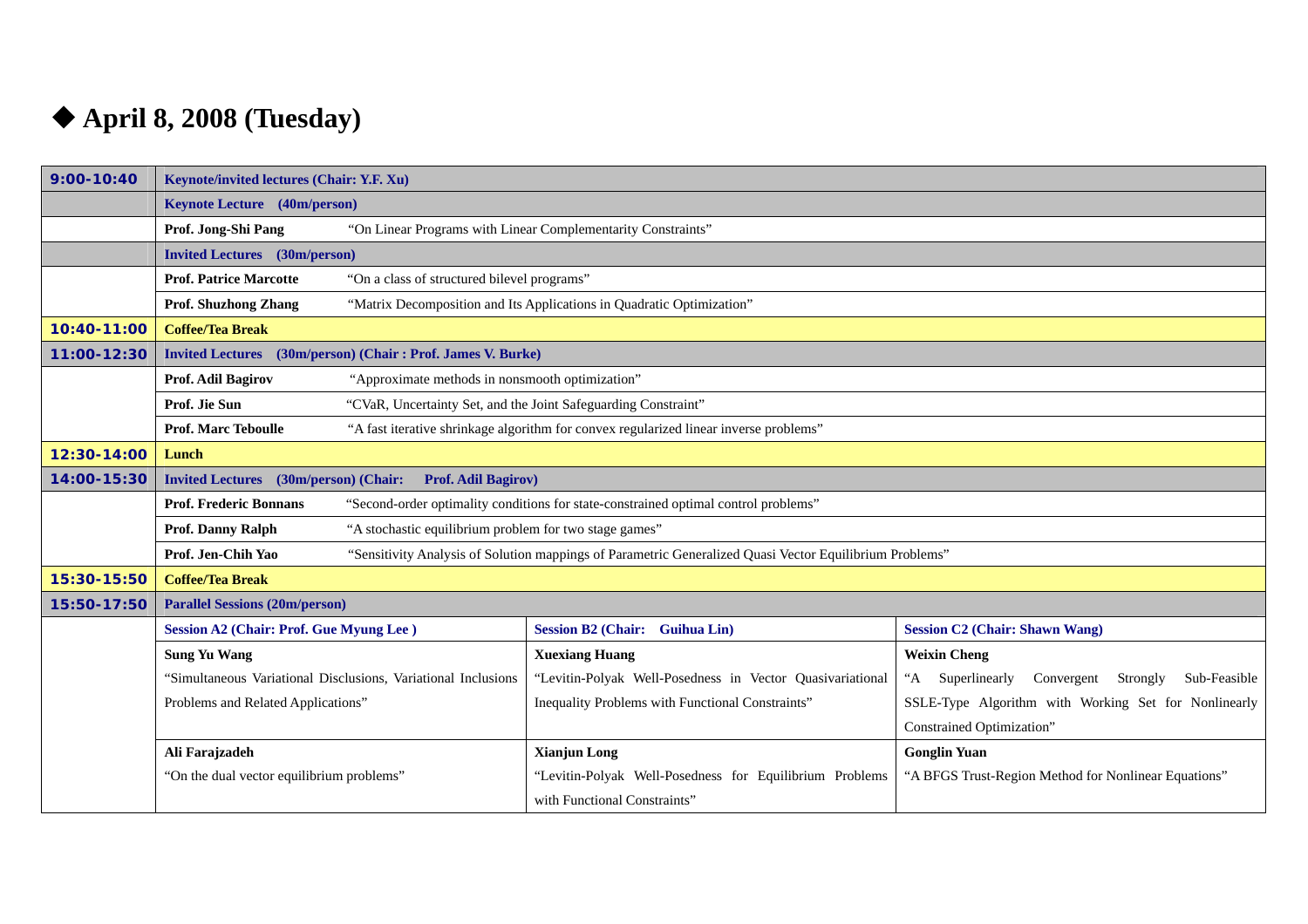|             | <b>Zhe Chen</b>                                             | Wenyan Zhang                                                | <b>Zhujun Wang</b>                                       |
|-------------|-------------------------------------------------------------|-------------------------------------------------------------|----------------------------------------------------------|
|             | "Vector Optimization Problems and Generalized Proximal      | "Well-posedness for Set Optimization Problems"              | "Superlinear Convergence of Secant Methods for Nonlinear |
|             | Point Algorithms in Banach Spaces"                          |                                                             | <b>Constrained Optimization"</b>                         |
|             | <b>Oamrul Hasan Ansari</b>                                  | <b>Chih-Sheng Chuang</b>                                    | <b>Fengmin Yao</b>                                       |
|             | "Quasi-Equilibrium Problems with Lower and Upper Bounds     | "Well-Posedness for Variational Inclusion Problems with     | "Study on a class of smooth algorithm for solving        |
|             | in Ordered Topological Spaces"                              | Applications"                                               | programming with equilibrium constraints<br>mathematical |
|             |                                                             |                                                             | problem"                                                 |
|             | <b>Houchun Zhou</b>                                         | <b>Chunrong Chen</b>                                        | <b>B</b> S Goh                                           |
|             | "Mixed Duality and Lagrange Multiplies Without a Constraint | "On the Semicontinuity for a Parametric Generalized Vector" | "Steepest Descent Algorithms in Optimization with Good   |
|             | Qualification for Minimax Fractional Programming"           | Quasivariational Inequality"                                | Convergence Properties"                                  |
|             | Yuan Lu                                                     | <b>Zheng Peng</b>                                           | <b>Qian Liu</b>                                          |
|             | "The UV-decomposition to the proper convex function"        | "Projection and Contraction Method for Solving Symmetric    | "On the use of generalized augmented Lagrangians in the  |
|             |                                                             | Cone Variational Inequalities"                              | solution of generalized semi-infinite min-max problems"  |
| 18:00-20:30 | <b>Banquet</b>                                              |                                                             |                                                          |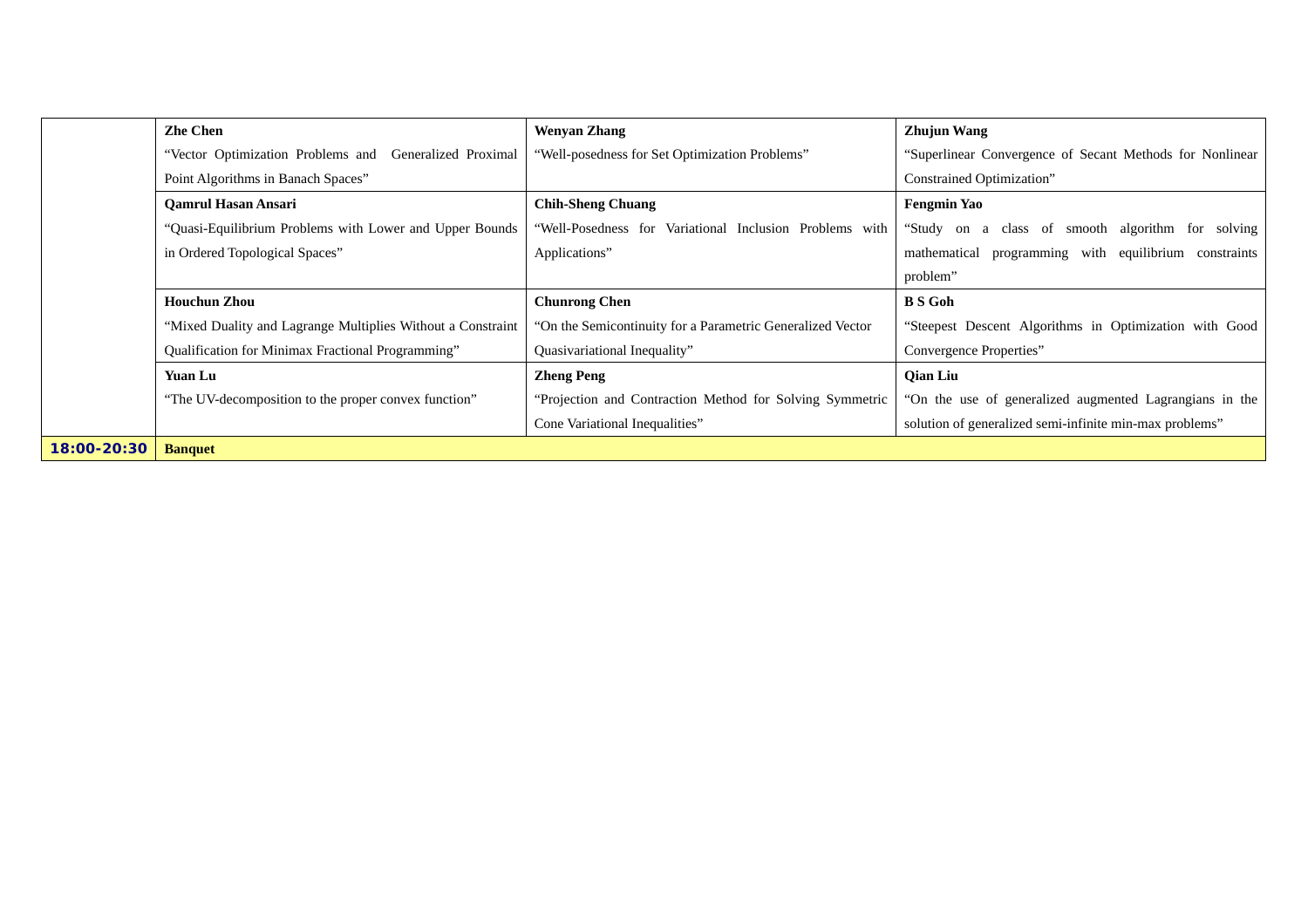## **April 9, 2008 (Wednesday)**

| $9:00 - 10:40$ | <b>Keynote/invited Lectures (Chair: Prof. S.Y. Wang)</b>                                       |                                                                |                                                                |
|----------------|------------------------------------------------------------------------------------------------|----------------------------------------------------------------|----------------------------------------------------------------|
|                | <b>Keynote Lecture</b> (40m/person)                                                            |                                                                |                                                                |
|                | <b>Prof. Adrian Lewis</b><br>"Illustrations of metric regularity"                              |                                                                |                                                                |
|                | <b>Invited Lectures</b> (30m/person)                                                           |                                                                |                                                                |
|                | Prof. Xiaojun Chen<br>"Computation of Global Error Bounds for Linear Complementarity Problems" |                                                                |                                                                |
|                | Prof. Michel Thera<br>"On the Lions & Stampacchia Theorem"                                     |                                                                |                                                                |
| 10:40-11:00    | <b>Coffee/Tea Break</b>                                                                        |                                                                |                                                                |
| 11:00-12:40    | <b>Parallel Sessions (20m/person)</b>                                                          |                                                                |                                                                |
|                | <b>Session A3 (Chair: Prof. Michel Thera)</b>                                                  | <b>Session B3 (Chair: Prof. S.Z. Zhang)</b>                    | Session C3 (Chair: Prof. Q.H. Ansari)                          |
|                | Hongwei Jiao                                                                                   | <b>Guoyin Li</b>                                               | <b>Yanjun Wang</b>                                             |
|                | "Global optimization for sum of linear ratios problems using                                   | Some Nonconvex Geometric Results in Variational Analysis       | "A general algorithm for solving generalized geometric         |
|                | new pruning technique"                                                                         | and Optimization                                               | programming"                                                   |
|                | <b>Jianhong Wang</b>                                                                           | Shaohua Pan                                                    | Xinwei Liu                                                     |
|                | "A primal-dual algorithm for LMI optimization"                                                 | "A class of generalized Fischer-Burmeister merit functions for | "An SQP algorithm for nonlinear equality constrained           |
|                |                                                                                                | the second-order cone complementarity problem"                 | optimization with strong convergence properties"               |
|                | Asu Ozdaglar                                                                                   | Ziyan Luo                                                      | <b>Kaiwen Meng</b>                                             |
|                | "Subgradient Methods for Saddle-Point Problems"                                                | "Path following interior point algorithms for SCLCP"           | "Calculus Rules for Derivatives of Set-valued Maps"            |
|                | <b>Hao Wang</b>                                                                                | <b>Cedric Yiu</b>                                              | <b>Qilin Wang</b>                                              |
|                | "Gradient-type Methods for Linear Inverse Problems with                                        | "Optimization of speech recognition performance under low      | "Higher-order<br>optimality<br>conditions<br>for<br>set-valued |
|                | Sparsity Constraints"                                                                          | signal-to-noise ratios"                                        | Optimization under strong efficiency"                          |
|                | Qi Wang                                                                                        | <b>Hailin Zhou</b>                                             | <b>Chao Zhang</b>                                              |
|                | "A Comparative Study on Solutions for Two-Level                                                | "An Evaluation of Venture Capital Investments with Real        | "Smoothing Projected Gradient Method and its Application to    |
|                | Programming Problems"                                                                          | Options: from Venture Capitalists' Perspective"                | Stochastic Linear Complementarity Problems"                    |
| 12:40-14:00    | Lunch                                                                                          |                                                                |                                                                |
| 14:00-15:20    | <b>Parallel Sessions (20m/person)</b>                                                          |                                                                |                                                                |
|                | <b>Session A4 (Chair: Prof. Xiaojun Chen)</b>                                                  | <b>Session B4 (Chair: Prof. Lai-Jiu Lin)</b>                   | <b>Session C4 (Chair: Prof. Jen-Chih Yao)</b>                  |
|                | <b>Liwei Zhang</b>                                                                             | Xingsi Li                                                      | <b>Xiusu Chen</b>                                              |
|                | "A class of nonlinear Lagrangians for nonconvex semidefinite                                   | "Portfolio Optimization with Copula Entropy"                   | of semi-E-convex<br>"Some properties"<br>function<br>and       |
|                | programming"                                                                                   |                                                                | semi-E-convex programming"                                     |